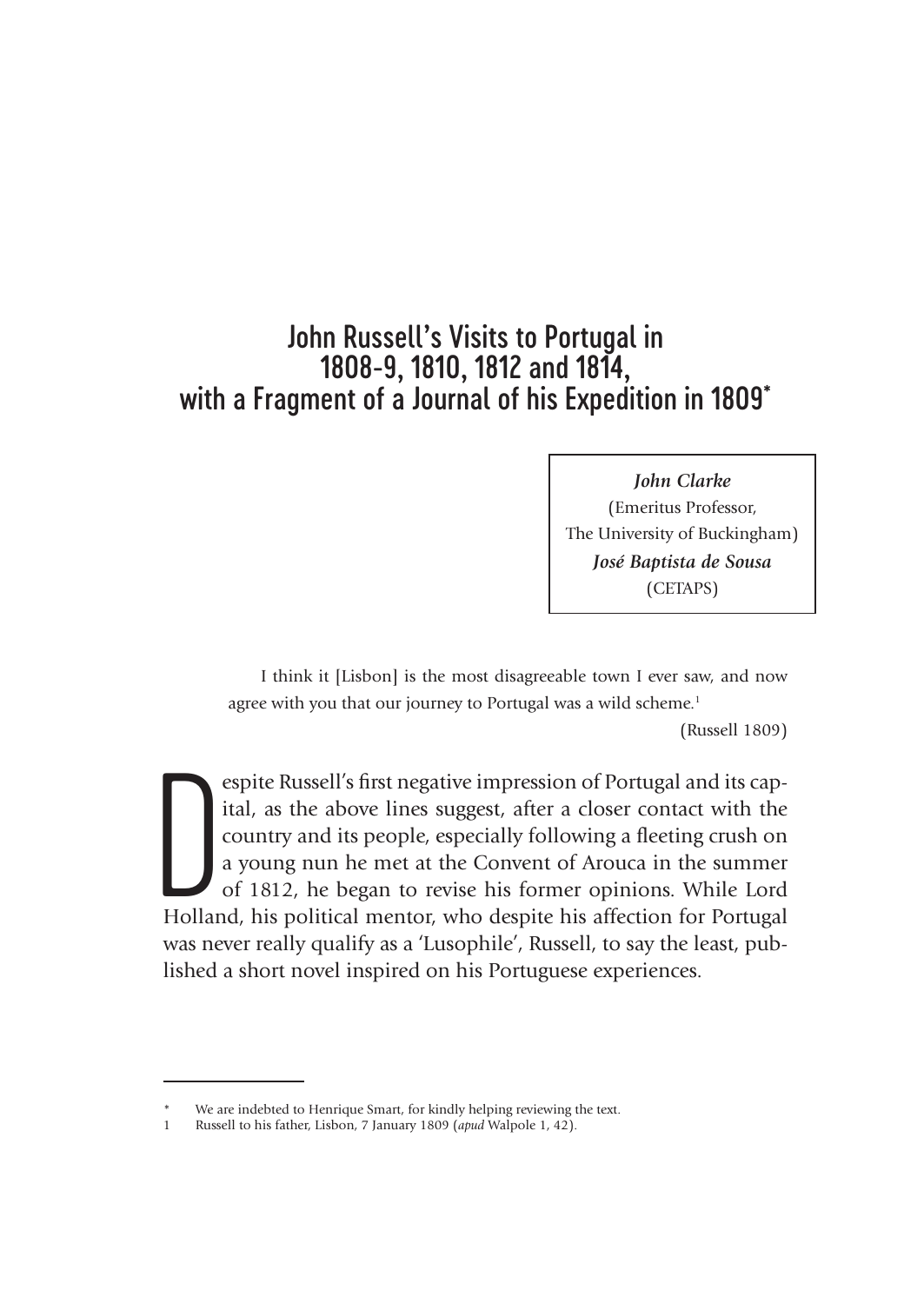Lord John Russell made four visits to Portugal: the first in 1808-9, accompanied by Lady and Lord Holland;<sup>2</sup> the second in 1810, on his way back from Spain to visit his brother William who was serving in the War;<sup>3</sup> the third in 1812, as part of a planned tour through Spain, Sicily, Egypt and Syria, though only partially accomplished, and the fourth in 1814, on his way to Italy.

Spencer Walpole transcribed a few passages of Russell's Portuguese journals in his *Life of Lord John Russell*, but the present whereabouts of the original manuscripts is not known. In the correspondence we had with the late Conrad Russell (1937-2004), fifth Earl Russell, John Russell's great-grandson, he explained that Russell's papers had been dismembered and sold by his heirs. Similarly, John Prest, author of *Lord John Russell*, admits he has no idea of the manuscripts' whereabouts. Fortunately, Russell's impressions of his journeys through Portugal survived in *The Nun of Arrouca*, a novel published in 1822, while a small fragment of his diary written while in Évora in July 1809 is preserved at the Public Record Office, Kew, and will be transcribed below.

John Russell (1792–1878), later first Earl Russell, English Whig politician and author, and twice prime minister of Queen Victoria, was born at Hertford Street, Westminster, on 18 August 1792, the third son of Lord John Russell (1766–1839), sixth Duke of Bedford, and his first wife, Georgiana Elizabeth (1768–1801). After a short attendance at Westminster School in 1803, his stepmother, Lady Georgiana, daughter of Alexander Gordon, fourth Duke of Gordon, entrusted his education to the resident chaplain, Edmund Cartwright, inventor of

<sup>2</sup> Henry Richard Vassall-Fox (1773-1840), 3rd Baron of Holland and Holland of Foxley, English Whig politician, statesman and hispanist. He was the grandson son of Henry Fox, 1st Lord Holland, and his wife Lady Caroline Lennox, the eldest daughter of Charles Lennox, 2nd Duke of Richmond, a grandson of Charles II. Holland was the nephew of Charles James Fox, the famous Whig politician, who was responsible for his education. In 1797, Holland married Elizabeth Vassall (1771-1845), whose marriage to Sir Godfrey Webster had just been dissolved. Elizabeth was the daughter of Richard Vassall (1732- 1795), who had extensive estates in Jamaica, and Mary Clarke (1747-1835), known as Lady Affleck after her second marriage to Sir Gilbert Affleck (1740-1808), 2nd Baronet, of Dalham Hall.

<sup>3</sup> George William Russell (1790-1846), British officer, politician and diplomat, son of John Russell (1766–1839), 6th Duke of Bedford, by his first wife, Georgiana Elizabeth (†1801). George Russell held the office of Minister to Lisbon in August 1833, a few days after the Liberal forces conquered the city to the Absolutists.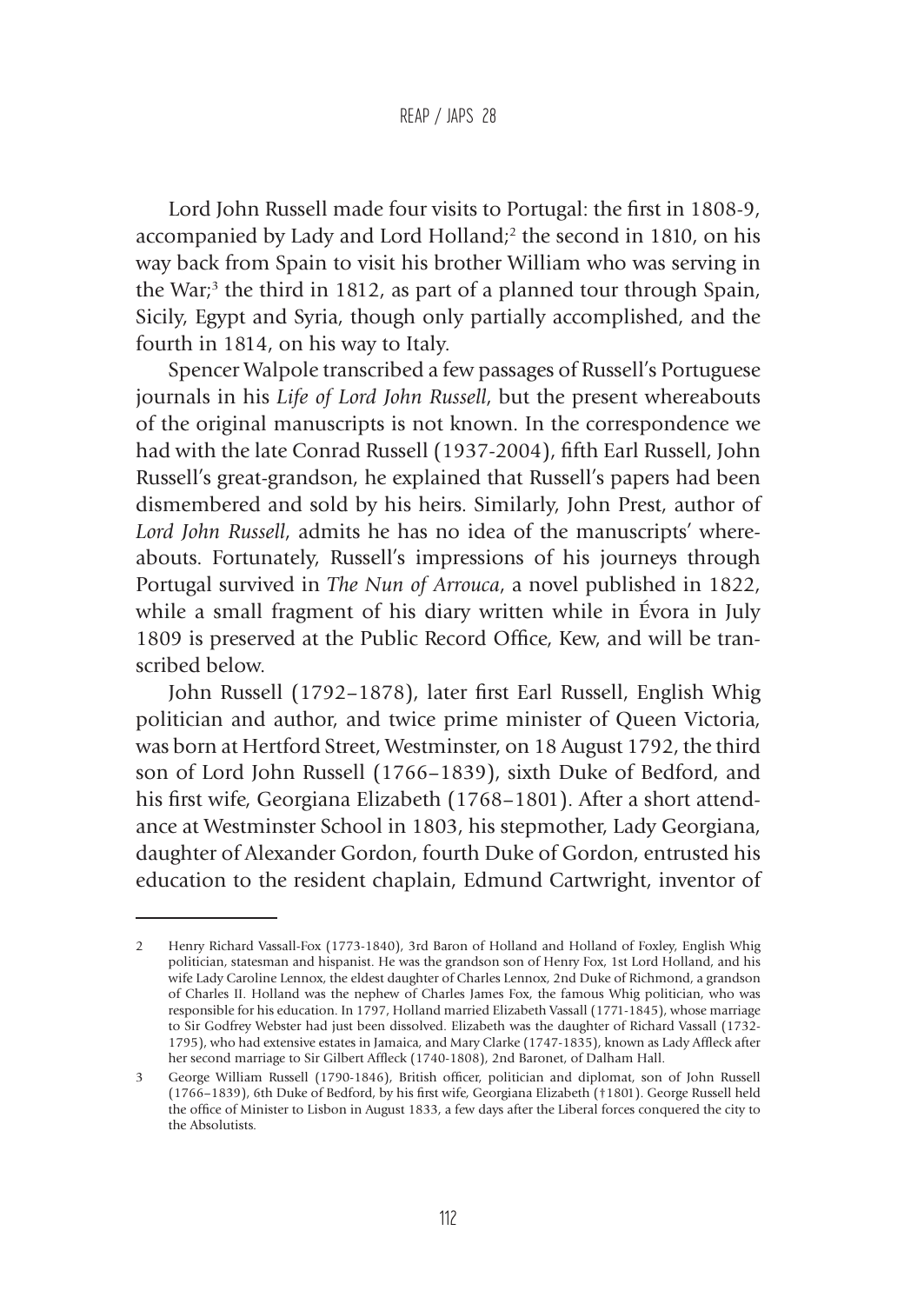the power-loom. From 1805 to 1808, Russell was a living-in pupil of the Revd John Smith, the vicar of Woodnesborough, near Sandwich. Russell spent the summer of 1806 in Dublin with his father, who was the lord lieutenant, and in 1807 accompanied him on a tour through Scotland, where he was introduced to Sir Walter Scott. It was probably during their visit to Woburn House, Bedfordshire, in July 1808, that Lady and Lord Holland may have suggested to the Duke of Bedford that John Russell should accompany them on their forthcoming tour to the Peninsula. (Walpole 1, 38)



Lord John Russell, from an engraving by F. C. Lewis after a drawing by J. Slater. (Walpole 1, [2])

John Russell's first visit to the Peninsula began on 9 October 1808, when the Hollands collected him near Andover on their way from Kensington to Falmouth, and ended on 12 August 1809, when they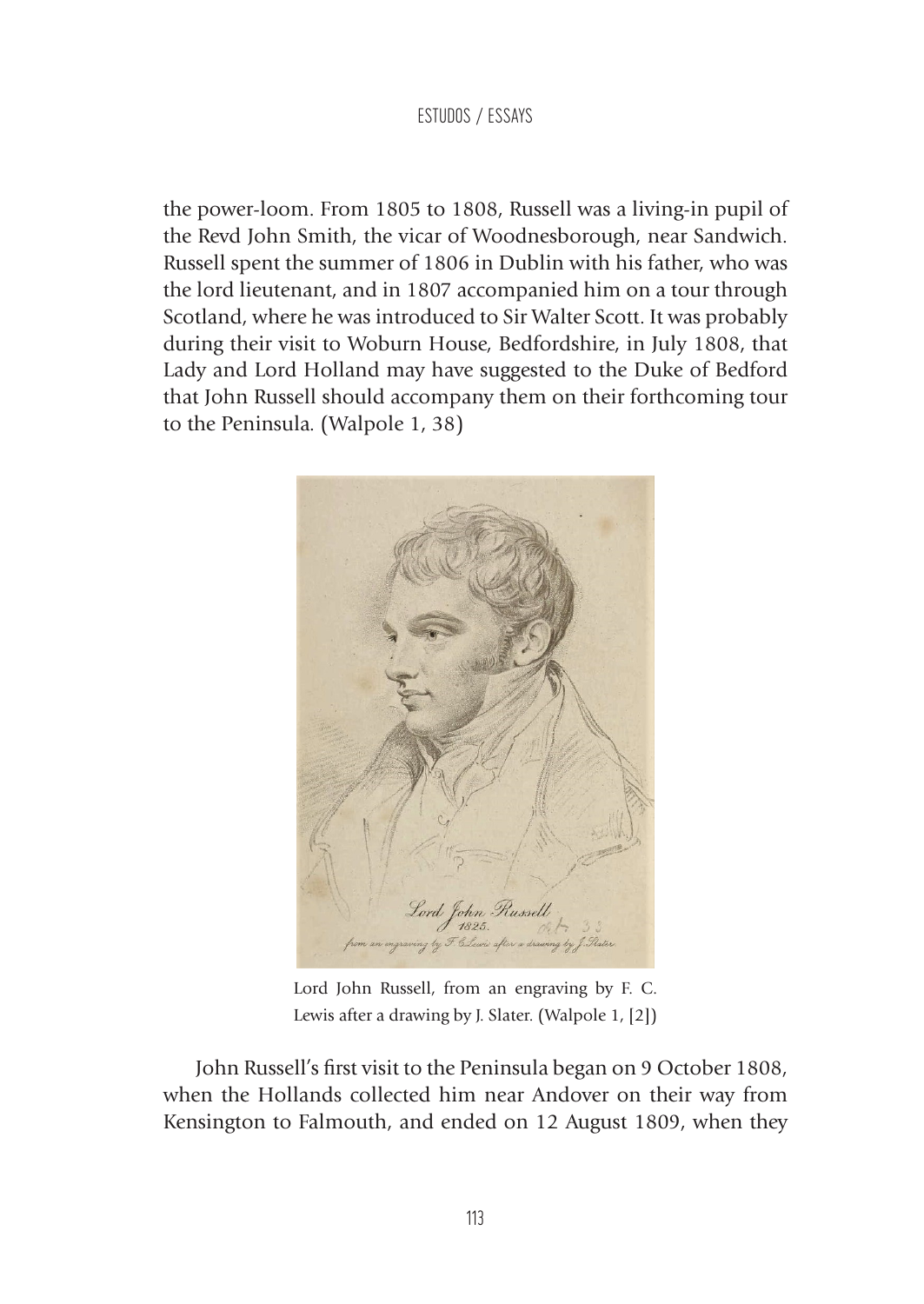#### REAP / JAPS 28

arrived back at Holland House. On 30 October 1808, after waiting over a fortnight in Falmouth, the party embarked on HMS *Amazon*, a 38-gun frigate, reaching A Coruña at daybreak on 3 November after "a delightful passage of five days." (BL, HHP, MSS Add. 51933, Lady Holland's Journals, 1806-1808, f.  $72<sup>r</sup>$ <sup>1</sup> The excursion to the Peninsula included two journeys through Portugal: the first, from 16 December 1808, when they crossed the Minho, to 26 January 1809, when they left Elvas on their way to Seville; and the second, from 5 July, when they re-entered Portugal through Elvas, to 19 July, when they embarked back to England.

According to Lady Holland, the "party consisted of ourselves M<sup>r</sup> A.[llen] Charles & L.<sup>d</sup> John Russell (who overtook us near Andover) 2 maids & five men two carriages only being resolved to take as few persons & incumbrances as possible." (*Ibidem*) The entourage was substantially enlarged after the decision to cross Portugal and travel overland to Seville, the Hollands' ultimate destination. Russell explains:

> Our whole regiment consists of the following animals: Lord Holland and Anne on horses; Lady Holland and nine men on mules; Mrs. Brown in a litter; thirteen muleteers and soldiers; ten mules carrying people; two in the litter; four mules with cargo; three without any load. (*Journal*, *apud* Walpole 1, 41)

The excursion was largely accidental and resulted from factors beyond the travellers' control and, as Russell later admitted in a letter to his father, "our journey to Portugal was a wild scheme." (Russell *apud* Walpole 1, 42) The initial plan had been to go to Madrid but, to Lord Holland's regret, the increasingly dangerous situation in Spain made this impossible. Seville, capital of revolutionary Spain after the fall of Madrid in May 1808, seemed the only possible destination, but even then the French advance made a direct journey across Spain hazardous. There were only two reasonably safe ways of reaching

<sup>4</sup> Sir William Parker (1781-1866), Admiral of the Fleet. Parker commanded the *Amazon* for eleven years. In 1844 he was created a Baronet for services in the Opium War.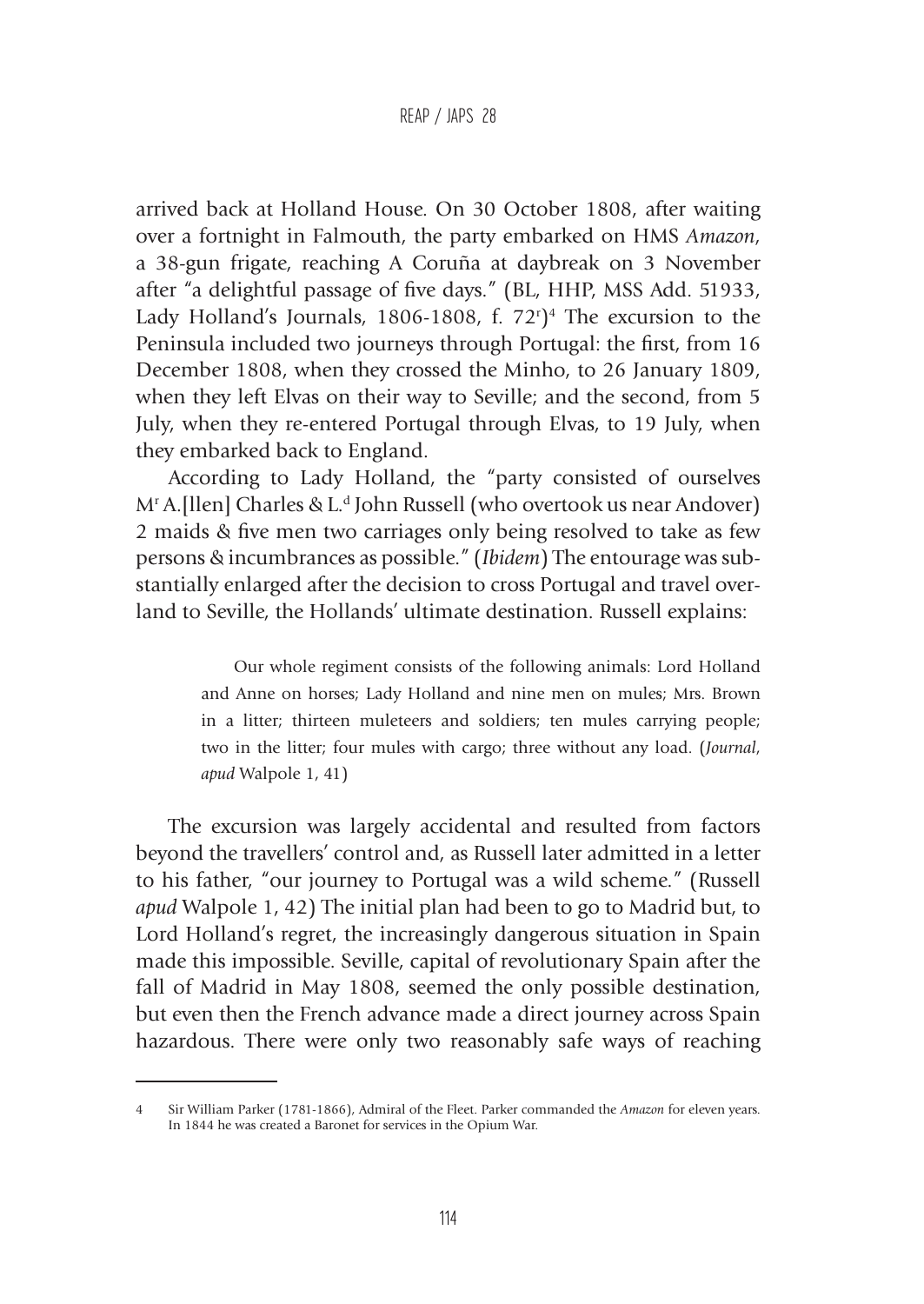Seville – either on a British ship around the coast to Cadiz or a land journey over Portugal's notoriously bad roads. It was only when no suitable ship could be found that the Hollands reluctantly decided on the Portuguese route.<sup>5</sup> As Admiral de Courcy explained to Lady Holland: "The roads must be open to Porto: – and if your Ladyship can reconcile such ragged travelling as your late journey attested, I know of no obstacle to your further proceeding." (BL, HHP, MSS Add. 51624, Spanish Papers: 1806-1808, De Courcy to Lady Holland, ff.  $154 - 155$ <sup>v</sup>)

On 21 January 1809, the Hollands left Lisbon on their way to Seville, capital of revolutionary Spain and the party's final destination. They embarked for Aldeia Galega, on the south bank of the Tagus (now Montijo), where they took the road to Elvas, the last Portuguese town before the frontier, where they spent the night with the Travassos family.6 In the morning of 26 January, the party left Elvas for Badajoz and from thence to Seville. The Hollands remained in Seville from 30 January to 7 April 1809, when they left for Cadiz, intending to proceed to Gibraltar to embark for England. However, unable to find a suitable ship, the Hollands decided to "proceed again to Lisbon by the way of Seville." After an excursion to Puerto de Santa María and Jerez, they reached Seville on 24 June, staying until 30 June, when they set out for Portugal. (BL, HHP, MSS Add. 51937, Lady Holland's Journals, 1809, f. 23<sup>v</sup>, 18 June 1809; Sousa 35)

The Hollands arrived at Elvas in the evening of 5 July and from thence proceeded to Évora, where the party was kindly received by

<sup>5</sup> By mid-November, faced with further French advance, a general retreat of the British forces appeared imminent. Although Admiral de Courcy had put two ships at the Hollands' disposal, first *The Tonnant* and then *The Champion*, they decided to attempt an over-land journey to Portugal. (BL, HHP, MSS Add. 51934, Lady Holland's Journals, 1809-1810, ff. 21<sup>v</sup>, 31<sup>v</sup>, 14, 25 Nov. 1808)

<sup>6</sup> José Bento Travassos da Silveira Araújo (1758-1836), a wealthy proprietor of Elvas and a Knight of the Order of Christ, married to his cousin, D. Antónia Eufrásia de Sousa Godinho Valdez, daughter of Luís Godinho Leitão and his wife Jerónima Teresa Forjaz Vahia de Sá Valdez. The couple had one daughter, Maria do Carmo Valdez (b. 1796), who later married Lieut.-General José Maria de Moura Henriques Sacoto; and five sons: Luís (b. 1781); Francisco Maximiano (1783-1821); António (1784-1838), married Gertrudes Amália Esteves Freire, a niece of the Minister Cipriano Freire; Joaquim (1789-1816); and José Lúcio Travassos Valdez (1787-1862), later 1st Barão and Conde de Bomfim, who held several important positions during the reign of D. Maria II. (See Valdez 1, 6-11; Torres 49-50; see also Sousa and Clarke 83)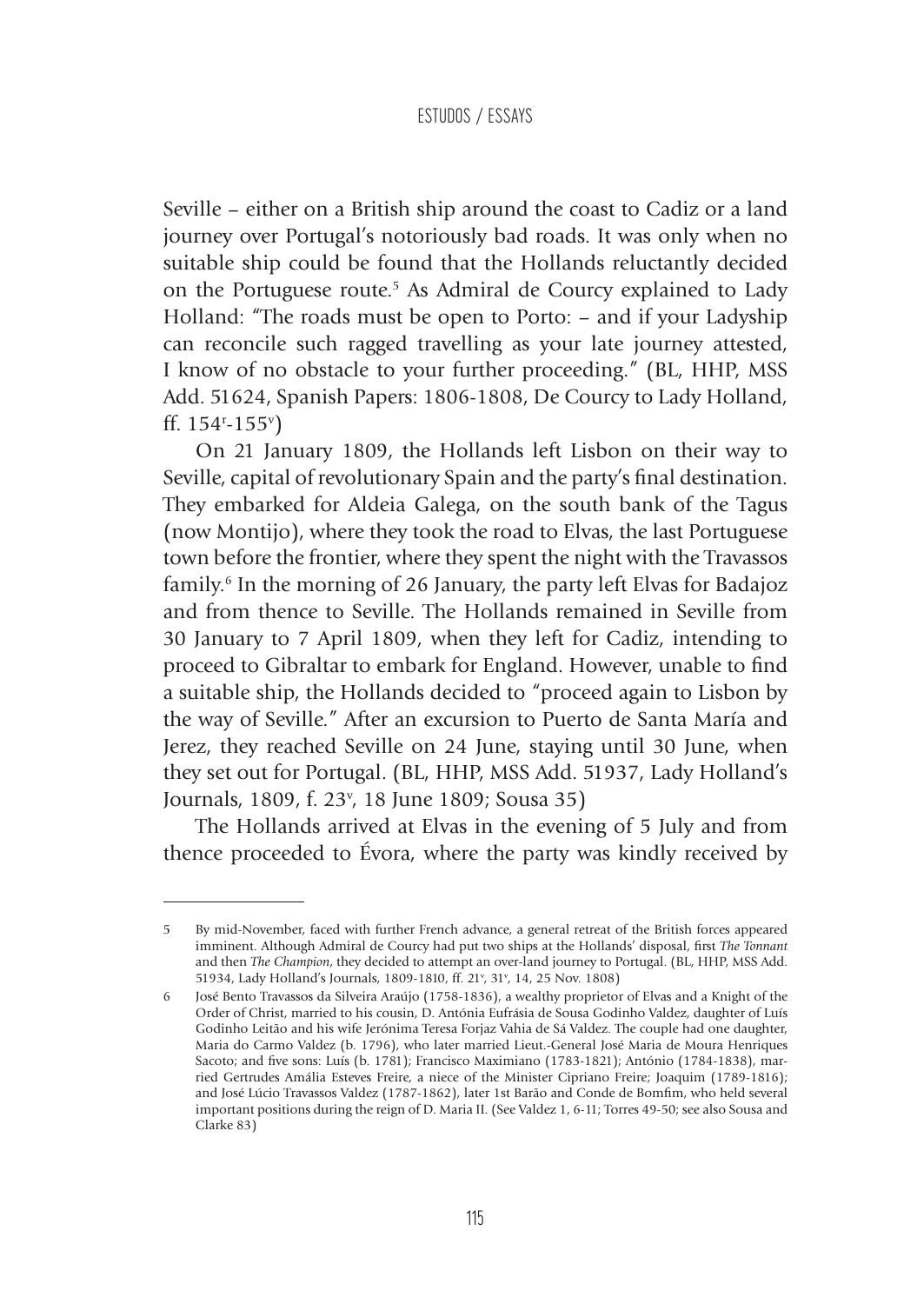#### REAP / JAPS 28

the Archbishop Francisco Manuel do Cenáculo on 8-9 July.<sup>7</sup> The following "Fragment of Lord John Russell's journal of an expedition in Portugal in 1808-9, with Lady and Lord Holland and Dr John Allen", a five folios manuscript preserved at the Public Record Office, Kew, (PRO  $30/22/1A/13$ ) was thus written in this period. It is perhaps worth noting that the following lines were written by a sixteen year old young man close to his seventeenth anniversary, though revealing a rather mature, educated and intelligent personality:

> We left the Venda del Duque about <sup>1/2</sup> past seven in the morning, no one excepting Lord &  $L<sup>d</sup>$  Holland having gone to bed at night in order to secure our getting off early – The road was very bad; rocky & uneven. About two leagues from the Venda we passed thro' a small & pretty village called Grijin or Grijina [Igreijinha] – Neither on one side or the other of this village did we meet with any cultivation but cork trees in abundance – at last when we approached Evora we found vineyards & afterwards experienced that the wine which comes from them is excellent – We entered at a narrow lane & saw Evora before us situated on the last of a range of low hills. The walls which surround the town are said to be Roman and there are parts built by the Romans but the greatest part has probably been renewed since – We went to the Arch Bishops palace & were received by him with great hospitality – He is 86 years old & reckoned a very learned man, simple & unaffected in his manners, & seems to labour a great deal – He gave us an excellent dinner in the Portuguese style – One of their principal dishes is rice, very well dressed. They certainly have the advantage of the Spaniards in the art of Cooking. After dinner we went to see a very fine Library of the Arch Bishops. The books seemed well chosen, & from the Library we went into the Cathedral, said to be built by the Goths tho' it has a no very ancient appearance – But there is an older

<sup>7</sup> D. Francisco Manuel do Cenáculo (1724-1814), Archbishop of Évora, a Franciscan friar of humble origin and a protégé of Pombal, son of José Martins, a locksmith, by Antónia Maria. Cenáculo was Preceptor to the Infant D. José (1761–1788), first son of the Infanta D. Maria, later Queen Maria I. Following Pombal's disgrace in 1777, Cenáculo was forced to resign his public posts and returned to Beja to resume the bishopric, dedicating himself to public education and to archaeological activities. In 1802, twenty-five years after Pombal's dismissal, Cenáculo was appointed Archbishop of Évora, where he created a Museum and a Public Library. He was also responsible for the organisation of the Library of the Convent of Jesus in Lisbon – now the main collection of the Academy of Sciences – and also gave some of his own books to the Royal Public Library of Lisbon, now the National Library.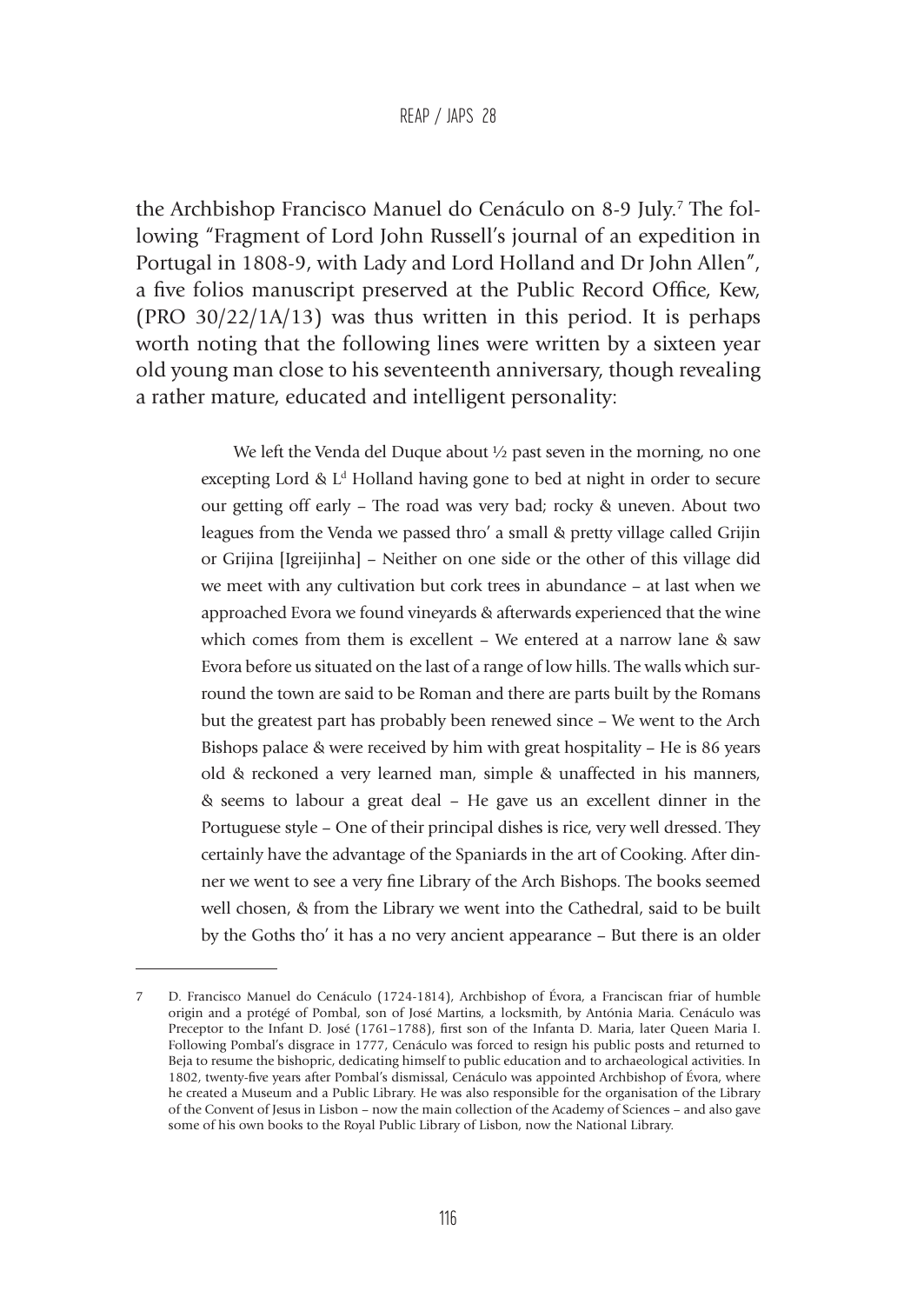one underneath – is not very large or handsome, they shewed us a magnificent cross, crosier & chalice saved from the French. We then saw the Corinthian columns which originally formed the Temple of Diana, a *a* are all entire & seen both on the outside & inside except *a'*s which is not seen on the inside – of *b* no part is seen except the capital & architrave – the part of the capitals of *cc* are seen on the inside – *dd* are quite buried in the wall –

| ao     |             |             |               |               | do      |
|--------|-------------|-------------|---------------|---------------|---------|
| ao     |             |             |               |               | do      |
| ao     |             |             |               |               | CO      |
| ao     |             |             |               |               | CO      |
| $a'$ o | $\mathbf O$ | $\mathbf O$ | $\mathcal{O}$ | $\mathcal{O}$ | $\circ$ |
|        | a           | a           | a             | b             | d       |

From Évora the travellers proceed to Setúbal, where they arrived in the afternoon of the 11, spending the night at the *Quinta da Bacalhoa*, a Renaissance villa in Azeitão.8 The Hollands arrived in Lisbon on 12 July 1809, staying there until the evening of 19 July, when they embarked for England on HMS *Lively*, a 38-gun frigate.

Russell returned to the Peninsula on 30 August 1810 to visit his brother William, who was then serving in Cadiz as aide-de-camp to Sir Thomas Graham. While at Cadiz, Russell had the opportunity to witness the *Cortes* in session, "the only moving creatures here at present", to which establishment the Hollands had so much contributed one year earlier. (Russell to his father, October 6, 1810, *apud* Walpole 1, 54) On his way back to England, Russell travelled to Faro,

<sup>8</sup> The *Quinta da Bacalhoa*, the name by which the villa was known from 1730 during the administration of D. Francisca de Noronha, is a Renaissance Palace built in the 15th century. The villa owned by the Prince D. João, one of the sons of D. João I and Philippa of Lancaster, passed to his daughter, D. Beatriz, widow of the Duque de Viseu, D. Manuel I's parents. The villa was afterwards inherited by D. Beatriz's grandson, D. Afonso, married to D. Joana de Noronha. The couple had one daughter, D. Brites, who married D. Pedro de Menezes, 3rd Marquês de Vila Real. In 1528, the Palace was sold to D. Brás de Albuquerque, first son of D. Afonso de Albuquerque, Vice-Roy of India, who was responsible for the tile panels, pleasure house and pavilions. Towards the end of the 18th century, the Quinta was acquired by D. José Francisco da Costa de Sousa e Albuquerque (1740-1802), 2nd Visconde de Mesquitela. When John Russell was there, the property was owned by D. Luís da Costa de Sousa de Macedo e Albuquerque (1780–1853), 1st Conde de Mesquitela.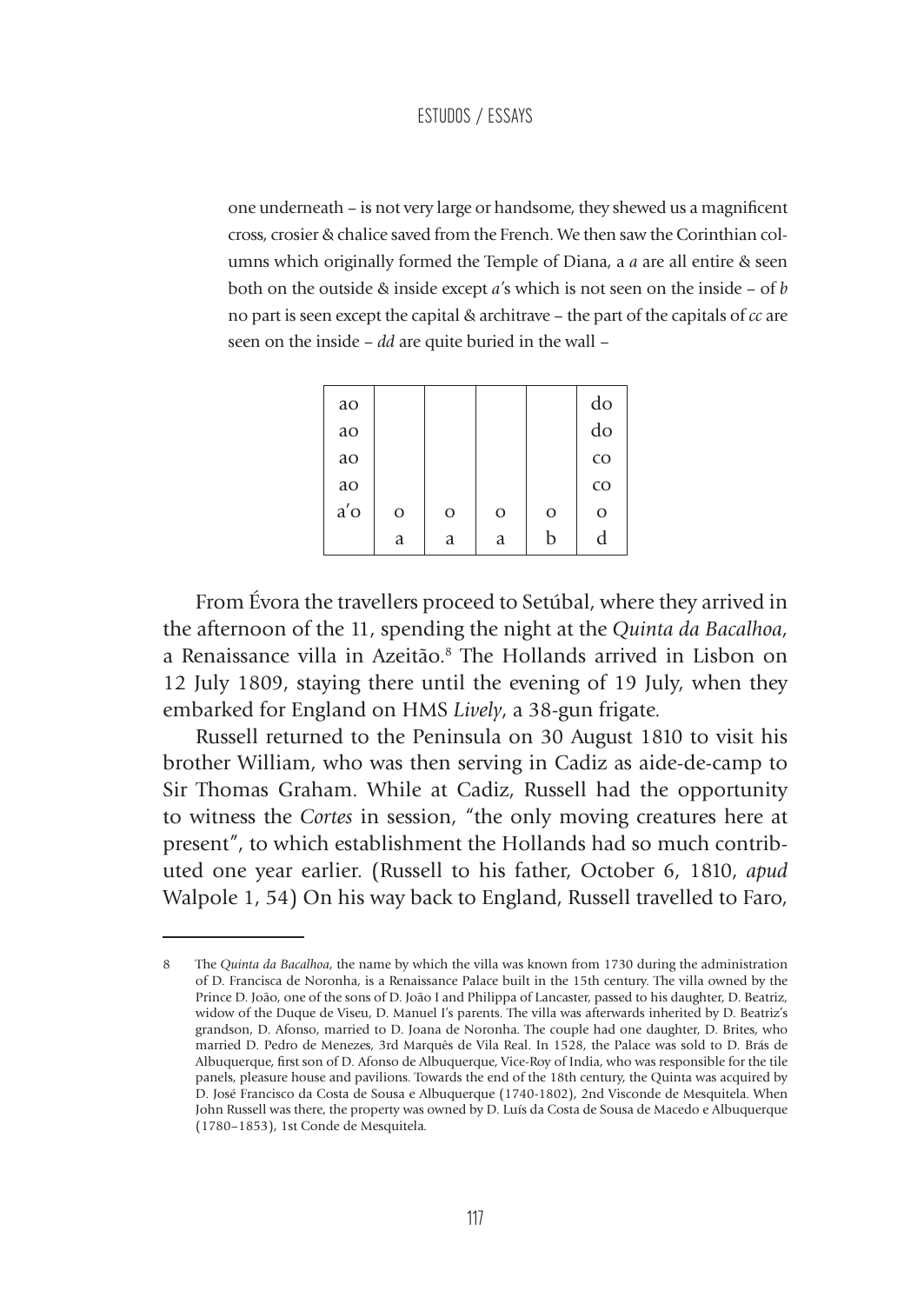### Algarve, on a British gun-brig, in the company of Captains Stanhope and Walpole, and thence:

The next day we got mules, and had a pleasant and amusing journey of some days towards Lisbon. (…) On the day following our arrival at Lisbon, we continued our ride to General Hill's headquarters. A high and precipitous range of cliffs, reaching nearly to the Tagus, was furnished with batteries and protected this part of the lines, which have since been known by the name of Torres Vedras. General Hill was on the extreme right, as Torres Vedras was near the extreme left, of the position. The village of Alhandra lay immediately below the cliffs I have mentioned, and it had been intended that the village should be left to the French. But, as it was completely commanded by the guns of our batteries, General Hill thought it best to retain possession of the village and to throw up abattis on the high road immediately beyond it. I rode into the village with General Hill on the morning after our arrival at his headquarters. On the same day we pursued our road along the tops of mountains and through deep valleys to the headquarters of the Commanderin-Chief, Sir Arthur Wellesley. These were situated in a small village at some distance from the great fort of Sobral, which formed the centre of the position. I had never before seen our great commander, and I was much struck with his piercing eyes and eagle countenance, which gave assurance of vigour and capacity. He welcomed us all, and told us that he was hand and glove with the French. (...) I was furnished with a room and with a bedstead, but with no bedclothes, so I slept in my cloak and did not pass the night very comfortably; but, at all events, the night was not long, for at four in the morning we breakfasted, and immediately after set out (...) to ride to Sobral, where Sir Arthur went every morning to observe the enemy, and where he generally passed the greater part of the day. Leaving the general and his staff to their occupations, my companion and I rode for some miles along the left of the position (…). We returned to headquarters to a late dinner; and, if I recollect right, after one day more of stay with our general, I went alone to Lisbon and embarked in the packet for England. In less than a fortnight afterwards, dining at Holland House, I had the pleasure of telling Lord Grey, who thought the French were in Alhandra, that I had traversed that village in company with General Hill. (Russell, Memoir dictated to Lady Russell in 1869, *apud* Walpole 1, 55-6)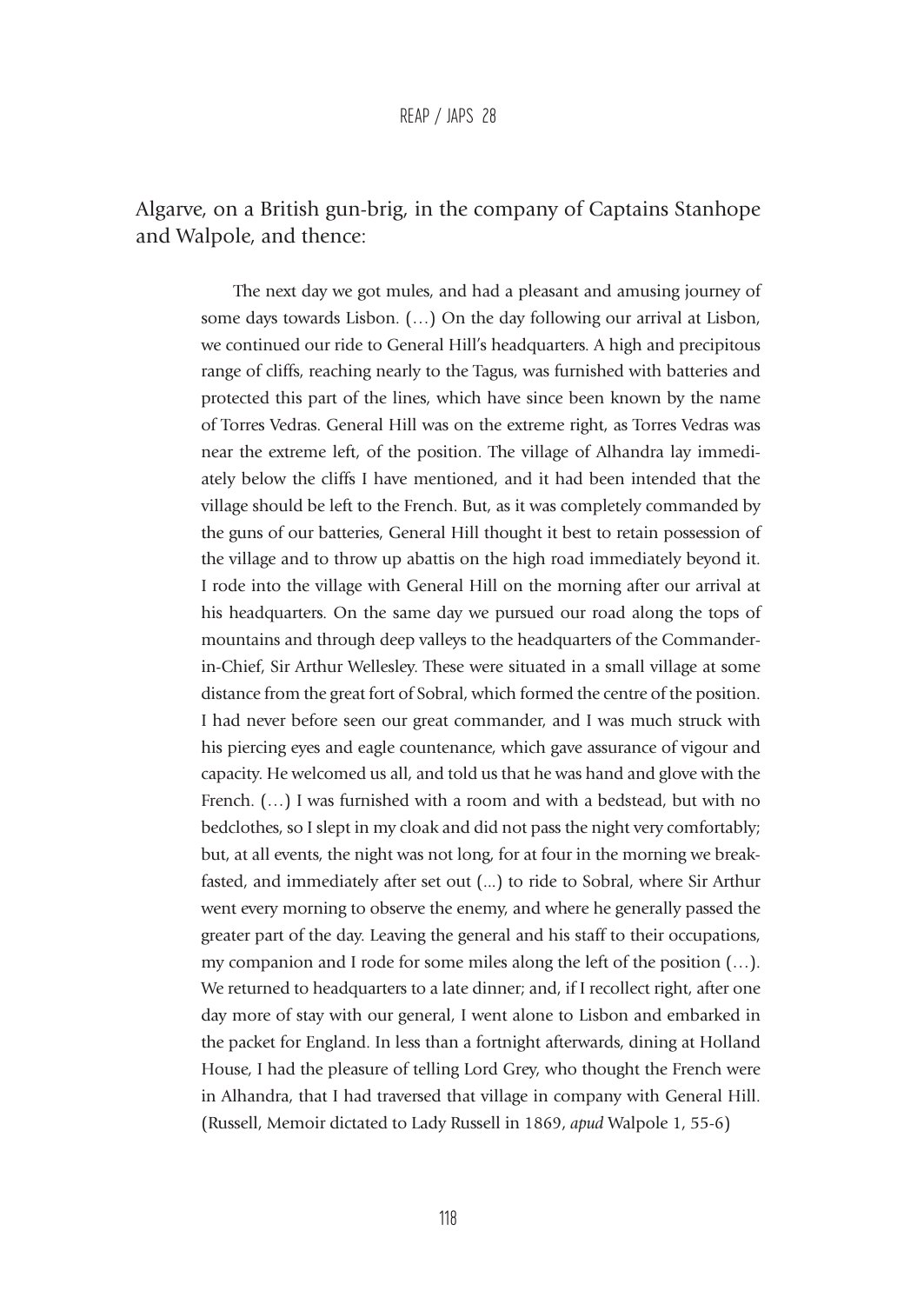In August 1812, Russell went back to the Peninsula, this time accompanied by his friends George Bridgeman, later second Earl of Bradford,<sup>9</sup> and Robert Clive, the son of the Earl of Powis.<sup>10</sup> While Clive travelled on the *Buzzard*, Russell and Bridgeman embarked on the frigate *La Pique* to Cadiz, with "intention of travelling for my amusement through Sicily, Greece, and perhaps Egypt and Syria." (Russell, Journal *apud* Walpole 1, 62) Yet, on 24 August, while off the northern coast of Portugal, the party transferred to the schooner *Alert* bound for Oporto, determined to proceed from thence to Madrid. (Bradford 1-4) They landed at Oporto on 25 August and found their lodgings in an inn kept by an Englishman, described by Bridgeman in a letter to his mother dated 27 August, as "a palace for this country." (6) On the evening of the 26, General Trant, then governor of Oporto, invited them to dine with several Portuguese and British officers. In the same letter, Bridgeman reported that after dinner,

> He [Trant] asked several Portuguese families from San Juan to meet us – there were some pretty girls amongst them. The society is formal enough among strangers; some danced a little, but we who were just come from England found it much too hot to join that party. During dinner (as is the Portuguese custom) several people came in, among others the prior of a large convent on the south of the Douro, opposite the town, most romantically and beautifully situated on a rock, with hanging gardens and pine woods. This prior is a pleasing young man; he asked the Governor and his staff, and us, to dine at the convent on Friday (to-morrow), and we shall all go. (11)

On 28 August, while still at Oporto, Trant accompanied the party in a visit to a convent of nuns, where they met two sisters called Russell who claimed to be distantly related to the Duke of Bedford, although, as Bridgeman remarked, "they do not know a word of anything but Portuguese." (13)

<sup>9</sup> George Augustus Frederick Henry Bridgeman (1789-1865), afterwards 2nd Earl of Bradford, British Peer, the eldest son of Orlando Bridgeman, 1st Earl of Bradford, and Lucy Elizabeth Byng.

<sup>10</sup> Robert Henry Clive (1789-1854), British conservative politician, son of Edward Clive, 1st Earl of Powis, and Henrietta Antonia Clive, Countess of Powis, née Lady Henrietta Antonia Herbert.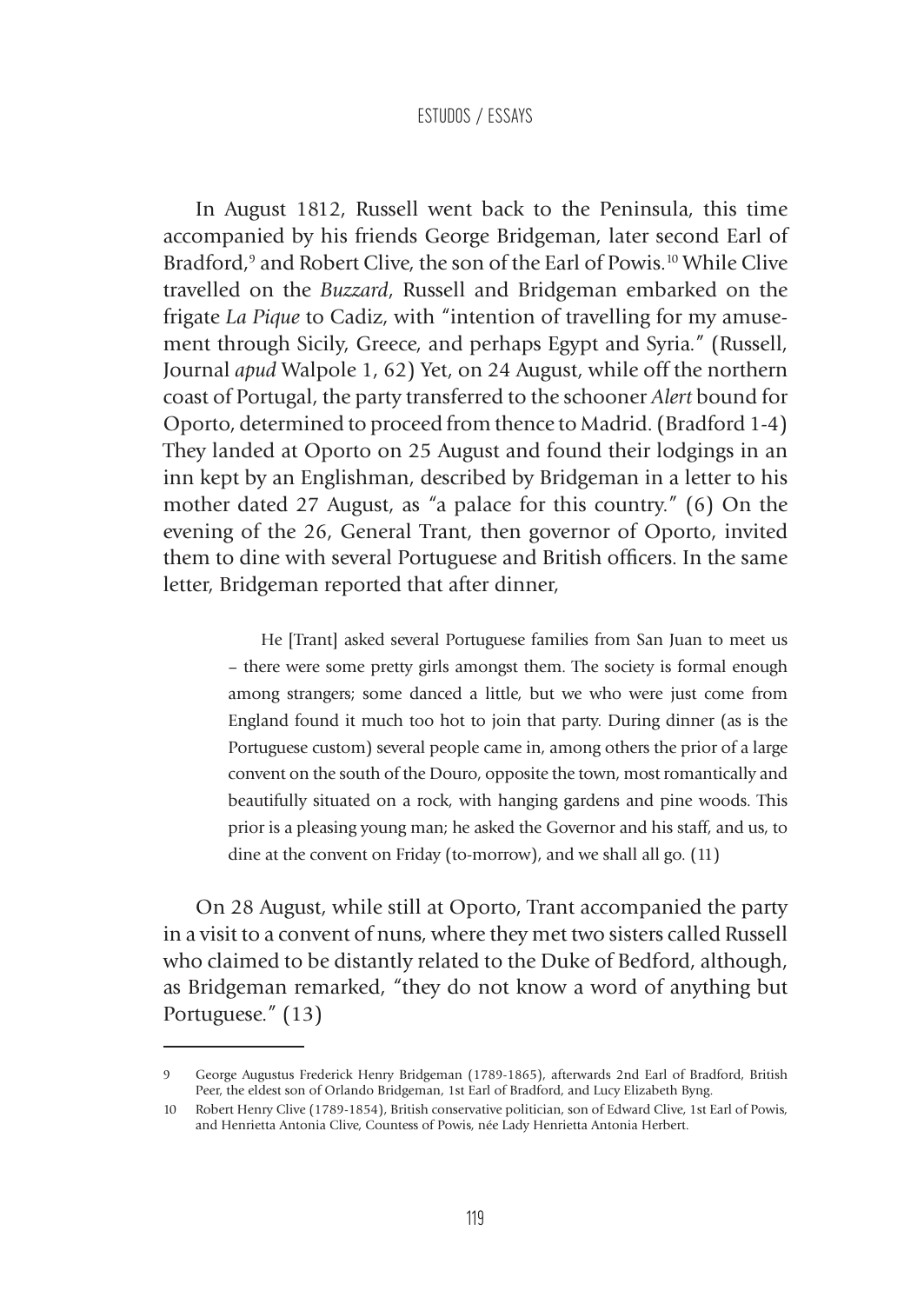On 29 August, Russell and his friends decided on making a short journey through the centre of Portugal, travelling southwards to Aveiro and Coimbra, where they visited the University and the *Quinta das Lágrimas*, and thence north-eastwards to Buçaco, São Pedro do Sul and Arouca, where they spent the night:

> After a long descent the town of Arrouca and its large convent burst immediately upon us, and we arrived there and delivered to a monk belonging to a monastery opposite our letter to the Abbess. In a short time we had notice that she would see us; and we were taken to the grate and seated. She soon appeared – an old lady (not less, I should think, than eighty) of good manners and great apparent authority. [The next morning] we breakfasted with the Lady Abbess, and I formed an acquaintance with a nun who had been handsome, and not so long ago as many of the others. Her eyes and hair were still good. After breakfast we went to see the church, which is very magnificent (…). A very pretty nun, twenty-five years of age, but seemingly very ill, was brought down by the one I have before mentioned. Her dark eyes were very fine, and her complexion pretty, but her mouth and teeth did not correspond. Her manners were pretty and graceful, and we learned she had been eight years in the convent. She had on a white veil well put on. (Russell, Journal *apud* Walpole 1, 64)

The impression that the young nun made on John Russell was so powerful, that she inspired him to write the novel *The Nun of Arrouca*, published ten years later. Here, through the mouth of Edward Pembroke, the fictional character of his novel and the author's alter ego, Russell described a nineteen years old nun, named Catherine:

> Her shape was perfect, her step and every movement of her arms graceful and noble. Her face was not regularly beautiful, excepting that her lips were of the rosiest, and her mouth of the prettiest, that nature ever formed. Her eyes were not of any certain colour, and were chiefly remarkable for an expression of combined modesty, resignation, and intelligence. Her complexion was fair, and indicated delicacy; her hands were singularly small, and her fingers slender. (11)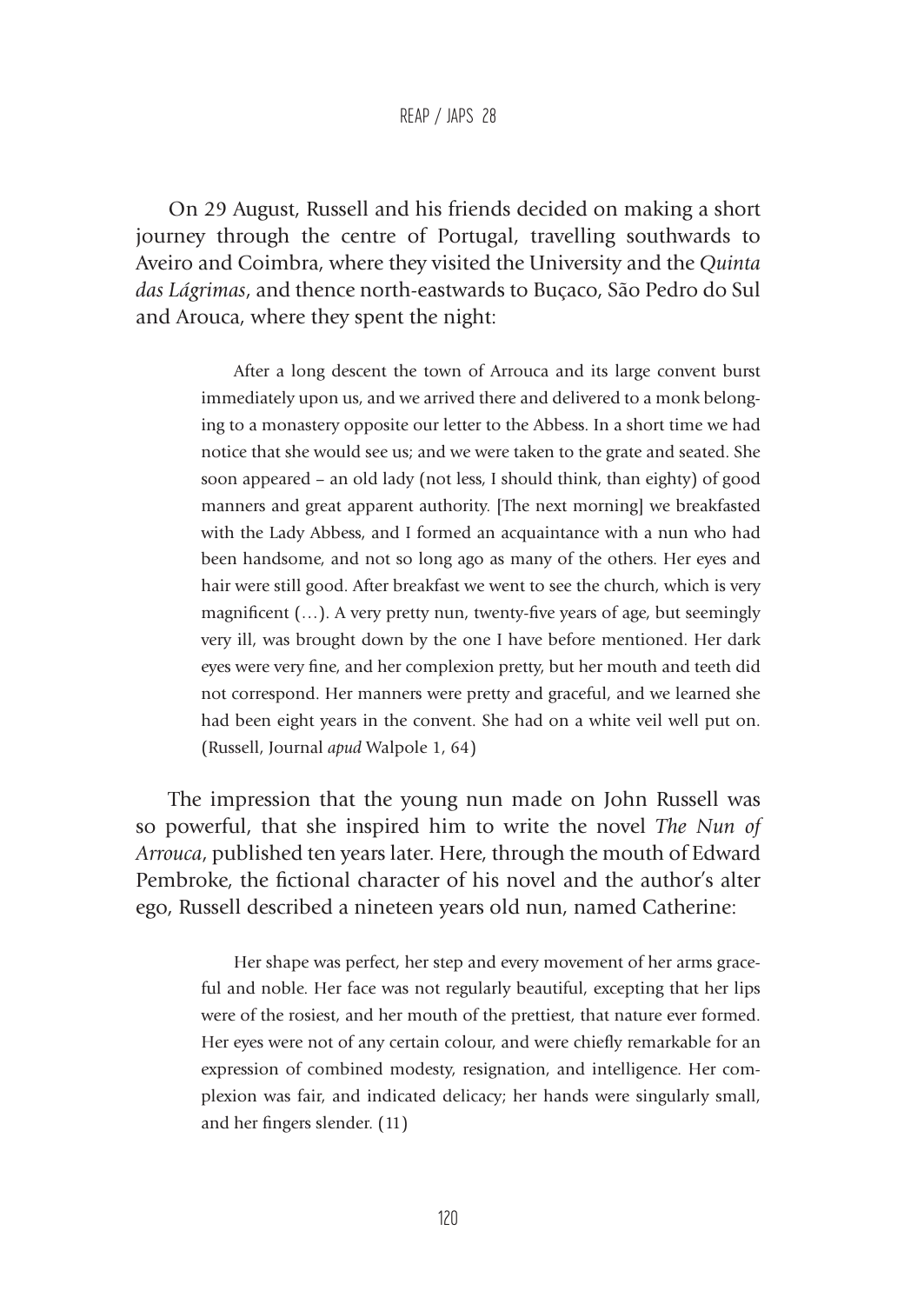From Arouca, the party travel northwards to Lamego and Peso da Régua "and thence down the Douro in a boat to Oporto", where they arrived on the night of 10 September. (Bridgeman 11, [15]-19) On the following evening, they were introduced to Lord Beresford at the Theatre:

> The playhouse is a very pretty one, a much prettier one than there is in London. The play was a miserable translation from Kotzebue, $<sup>11</sup>$  and there</sup> followed three very long addresses to the Marshal, praising his valour in prose and verse. (Russell, Journal *apud* Walpole 1, 64)

On the 12 September, Russell dined with Beresford, "who gave us a very good dinner, at the expense of his host, with Portuguese profusion and English taste." (*Ibidem* 1, 64) On the 13, Russell dined at Mr. Croft's<sup>12</sup> "with a large party invited to meet the Marshal, and went afterwards to a ball at Senor Pamplona's." (*Ibidem*)<sup>13</sup> On the 14, they dined with General Trant, and went to a ball at the English factory house.

On 16 September, instead of taking the usual direct route for Madrid along the Douro, Lord John Russell and his friends decided to make a final tour in the north of Portugal before leaving for Spain, visiting Braga, Ponte de Lima, Caminha, Viana do Castelo, then moved

<sup>11</sup> August Friedrich Ferdinand von Kotzebue (1761-1819), German playwright and lawyer, he worked as a consul in Russia and Germany.

<sup>12</sup> John Croft (1732-1820), wine merchant and antiquary of Oporto, married to Henrietta Maria, daughter of Rev. James Tunstall, or perhaps their eldest son, John Croft Jr. (1778-1862), later Bart. (1818), K.C.T., D.C.L., &c., Knight of the Portuguese Order of Torre e Espada (1814) and Barão da Serra da Estrela in the Portuguese Peerage (1854). The Crofts belonged to a long-established landed family in Yorkshire. John Croft had come to Oporto at an early age to work in the firm of Tilden, Thompson & Croft, owned by some relative and remained for several years. During the French Invasions of Portugal, John Croft Jr. played an active role in intelligence work on the behalf of the British and Portuguese armies. With the end of the hostilities, he was commissioned by the British Government to administer relief funds granted to Portugal by Parliament. On Canning's resignation as Ambassador to Portugal on 8 August 1815, Croft was left as Chargé d'Affaires to Lisbon, a position held from 10 October 1815 (or earlier) to 23 March 1816, when he was replaced by Edward Ward (see Sellers 81, 88, [135]; 137-38; Clarke 1 (A-C), 746; Foster 2 [alias 3], [106]; Delaforce 109; Capt. Irby to Mr Croft, in Napier 4, 483 (Coruña, May 6, 1810); Bindoff; Malcolm Smith and Webster 91-92; *Gazeta de Lisboa* 265, 9 Nov. 1815, [4]; Courtney and Martin.

<sup>13</sup> Probably Manuel Inácio Martins Pamplona Corte Real (1760-1832), Portuguese army officer and statesman, 1st baron de Pamplona in the French nobility and later 1st Conde de Subserra, son of André Diogo Martins Pamplona Corte Real and his wife Josefa Jacinta Merens de Távora.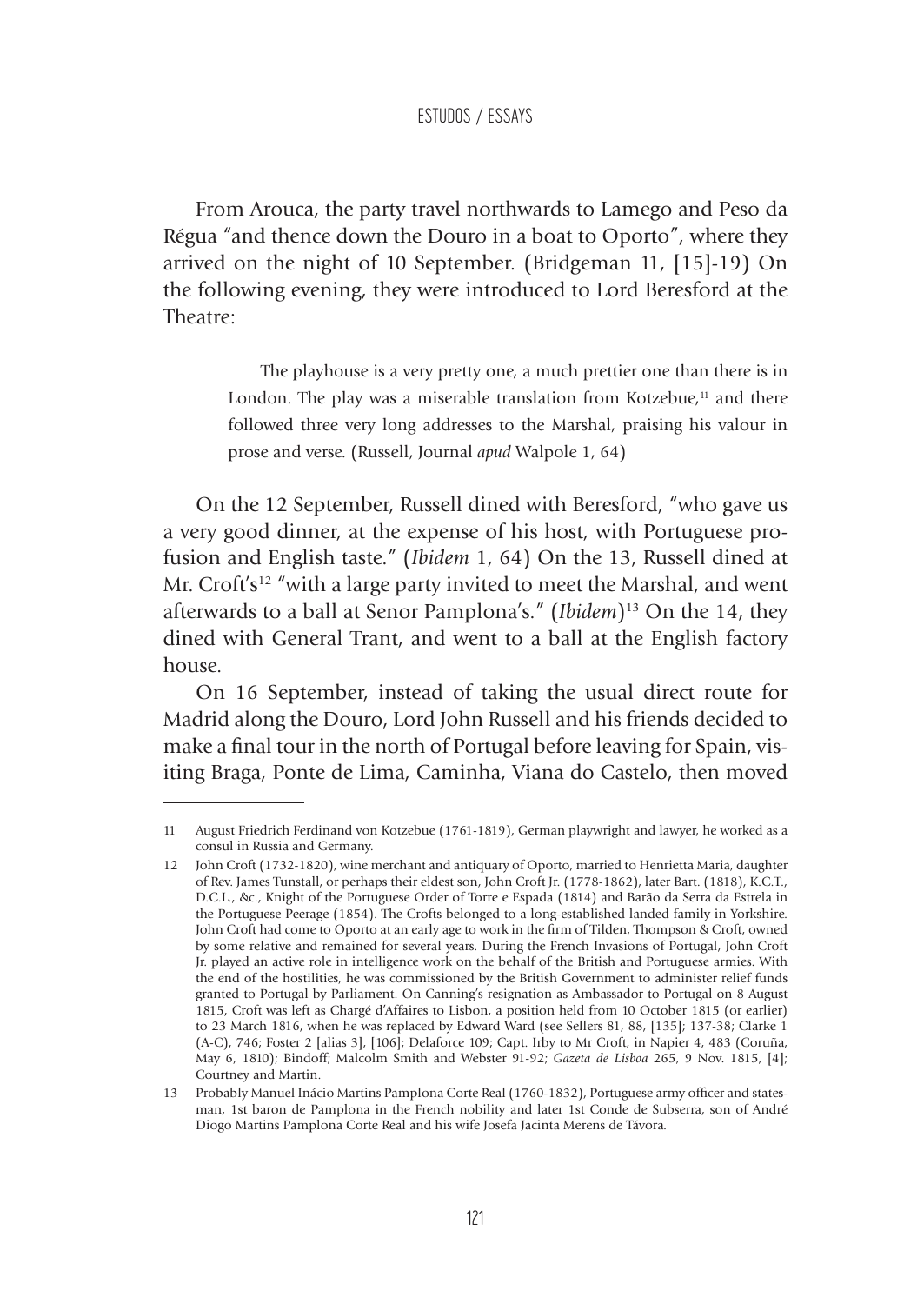#### REAP / JAPS 28

back to Braga by the coast, and thence Montalegre, Chaves, Bragança and Miranda do Douro. (Walpole 1, 65; Bridgeman 24)



Simulation of the itinerary followed by John Russell during his excursion in the north of Portugal, edited by the authors upon *Carta militar das principaes estradas de Portugal*. Lisboa, 1808. BN CC–1226–R.

The party crossed the Spanish border at Villarino dos Ares to arrive at Salamanca on 8 October, Valladolid on 14 and Wellington's headquarters at Villatoro, near Burgos, on 19. Finally, on 31 October, Russell and his friends reached San Idelfonso, the royal site about 62 miles north from the capital. However, on learning of the French advance on Madrid, the travellers thought advisable to move to Salamanca and then take the great road by Ciudad Rodrigo, Alcántara and Badajoz, and from thence to proceed south-eastwards to Seville and Cadiz, the only safe place in Spain.

John Russell and his friends remained at Cadiz from the middle of December to the end of January 1813. On 27 January, still determined to resume the original plan of a grand tour in Sicily, Egypt and Syria, the party left Cadiz for Gibraltar. On 27 February, after two excursions to Ceuta and Tetuan, Russell and his friends left the Rock,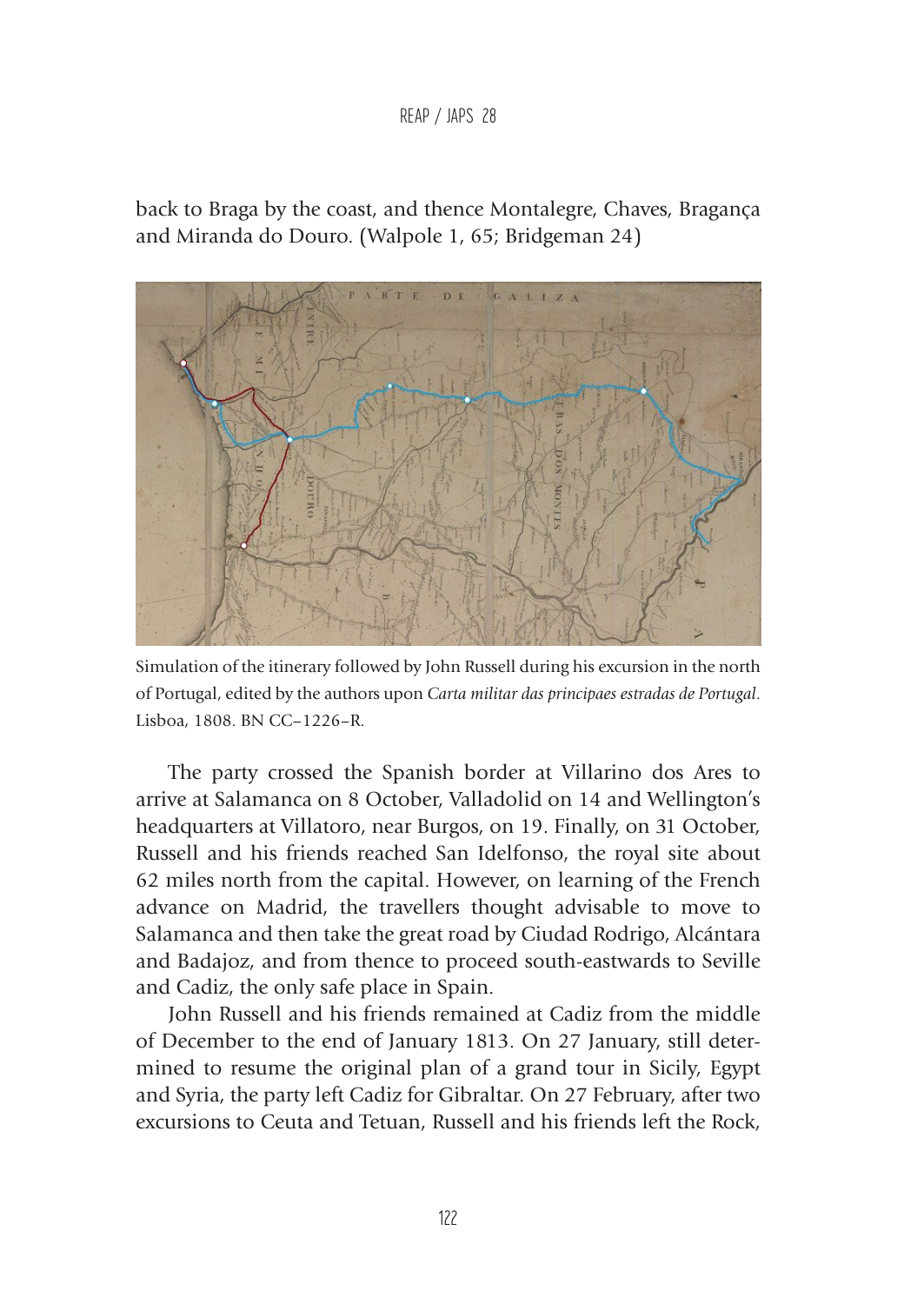intending to travel through South-eastern Spain to Malaga, Granada, Cordova, Cartagena, and Alicante, where they expected to embark for Sicily. While at Cordova, where they arrived on 20 March, brighter news from the army induced them to change plans and restart for Madrid. When they reached Almadén in early April, less favourable news from the front led Bridgeman and Clive to return to Granada with the intention of making way to Alicante, while Russell decided to take a different route:

> *Sunday, April* 4. – Clive and Bridgeman went off with the servants and mules towards Cordova, intending to proceed by Granada to Alicante. I separated from them, and took the road towards the English army, because I particularly wished to see my brother William, whom I supposed to be at this time arrived at headquarters. It were unnatural had I not felt it a severe blow to separate from friends with whom I had been so long. (Russell, Journal *apud* Walpole 1, 70)

Reunited at Madrid in the beginning of the Summer 1813, the three friends remained at the Spanish capital until 17 July, when they left for Valencia to embark on a fish vessel to Palma de Majorca on 9 September. After nine days at Majorca, the party crossed from Alcúdia to Minorca, and reached Port Mahon on 23 September. There, again, the three friends decided to split: while Bridgeman and Clive resumed their original plan to reach Sicily, Russell, for unknown reasons, found his way back to England across Spain, sailing from Coruña on 27 October, in time to make his debut as an MP for the family borough of Tavistock and to attend the Parliament opening on 4 November. Three months after the separation, on 4 February 1814, Bridgeman admitted in a letter to his mother:

> I was astonished to see John's arrival in England about three weeks after he left us at Mahon – he *flew* home, on what wings I know not, but I suppose on those of political ambition. (185-6)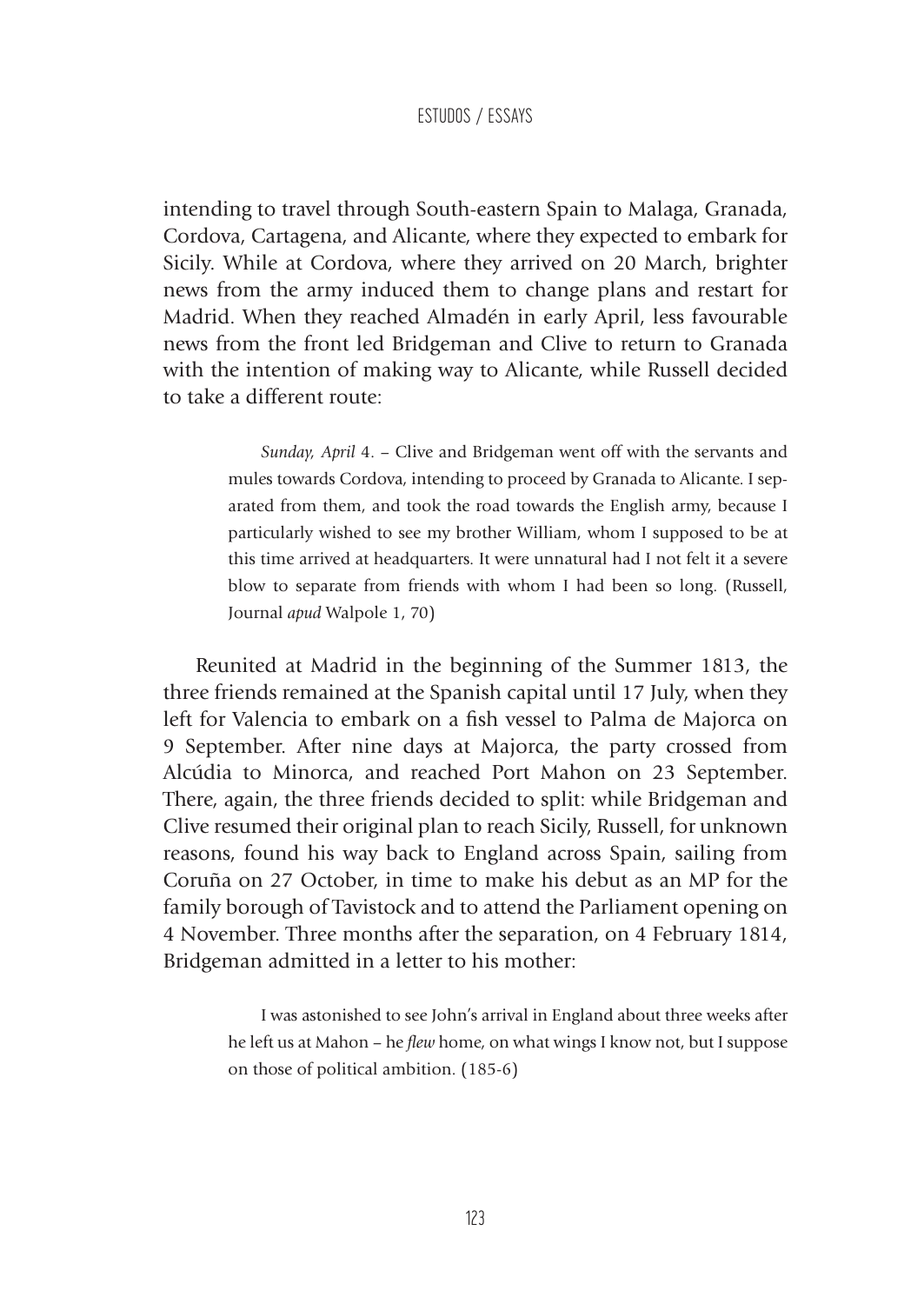Russell touched Lisbon in October 1814, on his way to Italy, embarking for Nice on 29 October and from thence to Rome, having a private audience with Napoleon in Elba on Christmas Eve. This was the last time Russell was in Portugal ever again.

While Lord John Russell can hardly be described as a Lusophile, his journeys in Portugal certainly provided the necessary knowledge and experience that later allowed him to deal with the Portuguese affairs, first in the opposition as a MP, then as Paymaster of the Forces in Grey's Government (1830-34), and finally as Prime Minister of Queen Victoria (1846-1852; 1865-1866) and Foreign Secretary in the governments of Aberdeen (1852) and Palmerston (1859–1865). One should bear in mind that Russell had been adopted by Lord Holland as his political heir, arguably the English politician who devoted himself more earnestly to Portugal, with the exception of John of Gaunt and George Canning.

# Works Cited

I) Manuscripts

- BL (British Library), HHP (Holland House Papers), MSS Add. 51624, Spanish Papers: 1806-1808, De Courcy to Lady Holland, ff. 154<sup>r</sup>-155<sup>v</sup>.
- BL, HHP, MSS Add. 51933, Lady Holland's Journals, 1806-1808.
- BL, HHP, MSS Add. 51934, Lady Holland's Journals, 1809-1810.
- BL, HHP, MSS Add. 51937, Lady Holland's Journals, 1809.
- PRO (Public Record Office, Kew) MS 30/22/1A/13, "Fragment of Lord John Russell's journal of an expedition in Portugal in 1808-9, with Lady and Lord Holland and Dr John Allen".

### II) Printed Sources

Bindoff, S. T., E. F. Malcolm Smith, and C. K Webster (eds.) *British Diplomatic Representatives 1789-1852*. London: The Royal Historical Society, 1934.